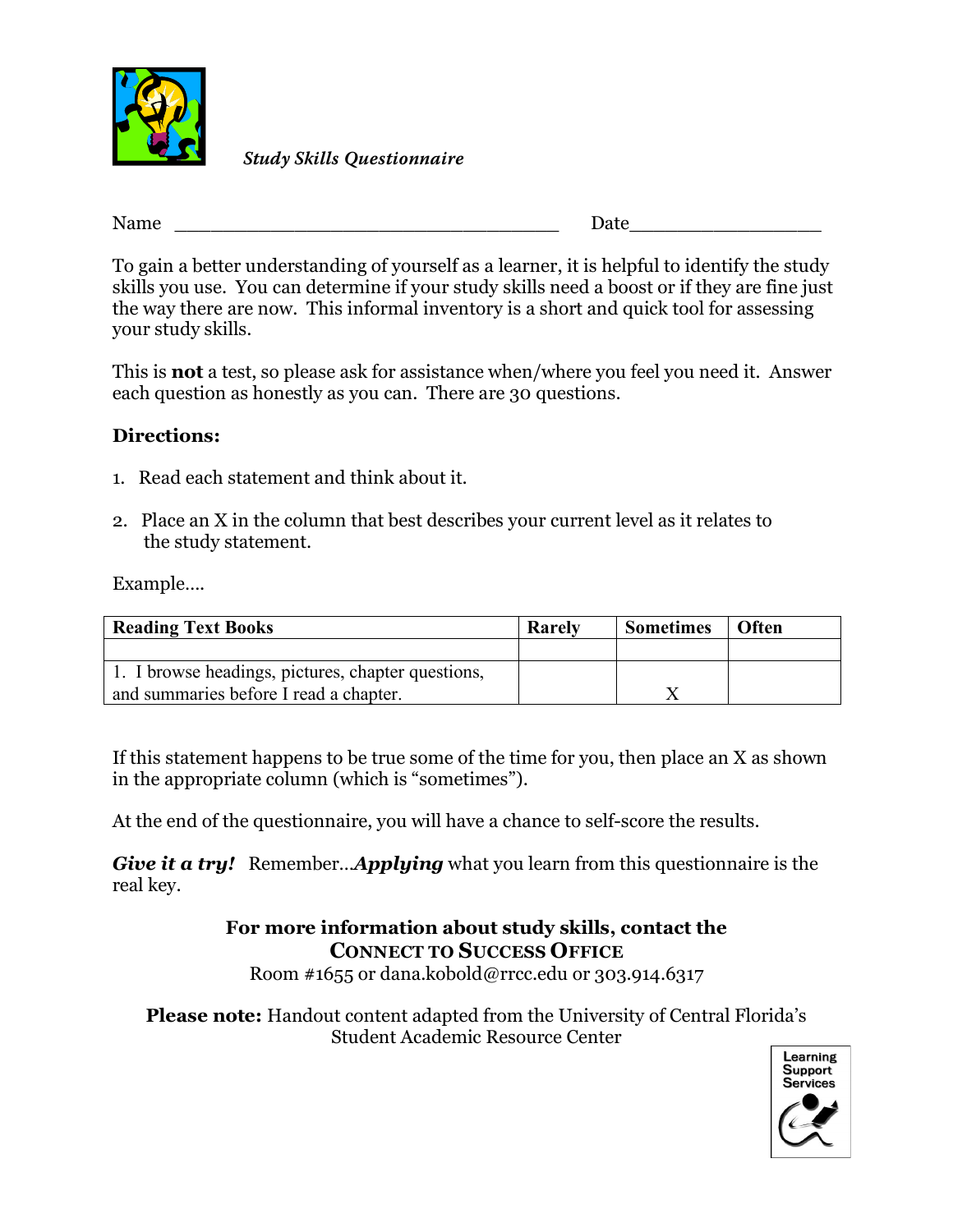| <b>Reading Text Books</b>                                      | Rarely | <b>Sometimes</b> | <b>Often</b> |
|----------------------------------------------------------------|--------|------------------|--------------|
|                                                                |        |                  |              |
| 1. I browse the headings, pictures, chapter questions and      |        |                  |              |
| summaries before I start reading a chapter.                    |        |                  |              |
| 2. I make questions from a chapter before, during, and after   |        |                  |              |
| reading it.                                                    |        |                  |              |
| 3. I try to get the meaning of new words as I see them for the |        |                  |              |
| first time.                                                    |        |                  |              |
| 4. I look for familiar concepts as well as ideas that spark my |        |                  |              |
| interest as I read.                                            |        |                  |              |
| 5. I look for the main ideas as I read.                        |        |                  |              |

| <b>Taking Notes</b>                                            | Rarely | Sometimes   Often |  |
|----------------------------------------------------------------|--------|-------------------|--|
|                                                                |        |                   |  |
| 6. I take notes as I read my text books.                       |        |                   |  |
| 7. I take notes during class lectures.                         |        |                   |  |
| 8. I rewrite or type up my notes.                              |        |                   |  |
| 9. I compare my notes with a classmate.                        |        |                   |  |
| 10. I try to organize main ideas and details into a meaningful |        |                   |  |
| method.                                                        |        |                   |  |

| <b>Studying</b>                                                  | Rarely | <b>Sometimes</b> | <b>Often</b> |
|------------------------------------------------------------------|--------|------------------|--------------|
|                                                                  |        |                  |              |
| 11. I study where it is quiet and has few distractions.          |        |                  |              |
| 12. I study for a length of time then take a short break before  |        |                  |              |
| returning to studying.                                           |        |                  |              |
| 13. I have all my supplies handy when I study, such as pens,     |        |                  |              |
| paper, calculator, etc.                                          |        |                  |              |
| 14. I set study goals, such as the number of problems I will do  |        |                  |              |
| or pages I will read.                                            |        |                  |              |
| 15. I study at least two hours for every hour I am in class each |        |                  |              |
| week.                                                            |        |                  |              |

| <b>Memorizing</b>                                                 | Rarely | <b>Sometimes</b> | <b>Often</b> |
|-------------------------------------------------------------------|--------|------------------|--------------|
| 16. I try to study during my personal peak time of energy to      |        |                  |              |
| increase my concentration level.                                  |        |                  |              |
| 17. I quiz myself over material that could appear on future       |        |                  |              |
| exams and quizzes.                                                |        |                  |              |
| 18. I say difficult concepts out loud in order to understand them |        |                  |              |
| better.                                                           |        |                  |              |
| 19. I change my notes into my own words, for better               |        |                  |              |
| understanding.                                                    |        |                  |              |
| 20. I try to create associations between new material I am trying |        |                  |              |
| to learn and information I already know.                          |        |                  |              |